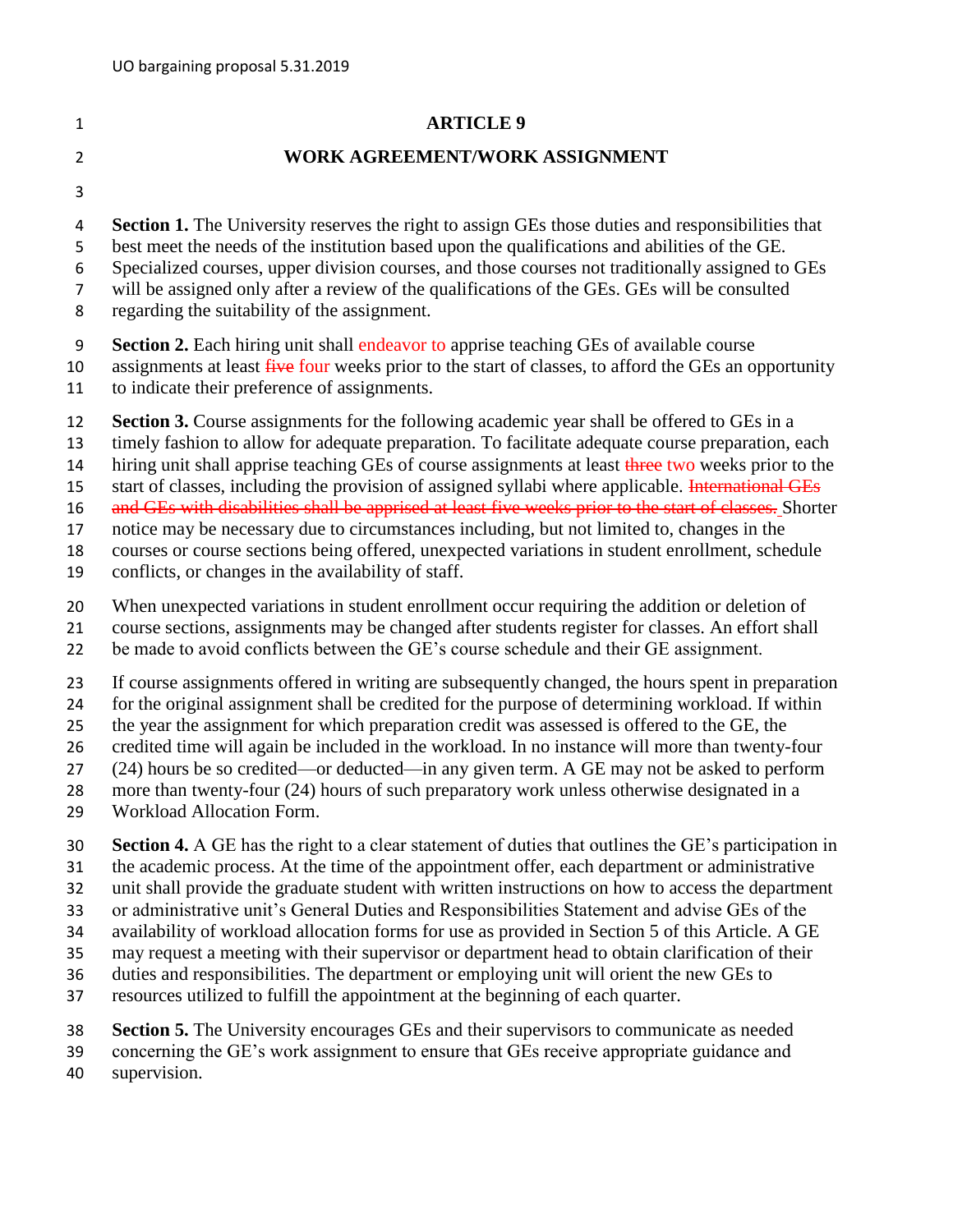- 41 Each department or employing unit The Graduate School will provide a workload allocation
- form for voluntary use by GEs and their supervisors. The purpose of the workload allocation
- form is to foster clear communication and transparency of expectations. The workload allocation
- 44 form will identify the specific work duties that comprise the GE's assignment, and the
- 45 percentage of the job each duty constitutes and anticipated amount of time the GE will spend on
- each specified work duty. It may be revised by the GE and the GE's supervisor as needed
- throughout the GE's appointment. If a supervisor and GE use the workload allocation form, the
- 48 supervisor shall will be available to discuss potential revisions of the workload allocation form.
- If the form is used, the GE will be provided a copy of each completed workload allocation form
- and any revisions to the workload allocation form.
- 51 A variance or deviation from the allocated amount of time or percentage for each specific work
- duty does not constitute a violation of this Agreement and may not be grieved. However, GEs are
- encouraged to notify their supervisors as soon as is practicable during the academic term if they
- anticipate their total work assignment will exceed their FTE. A Union representative shall be
- allowed to attend a meeting between the GE and the GE's supervisor for the purpose of
- reviewing the GE's workload allocation form to determine whether the GE's specific work
- duties will result in the GE working in excess of the GE's assigned FTE.
- Within three months (one term) of the end of an assignment, the GE has the right to make
- recommendations about the workload allocation for their specific work assignment(s).
- Recommendations may be submitted in writing, or the GE may request to meet with their
- supervisor or other department representative to provide the recommendations verbally.
- Subject to the limitations provided for under state and federal law, including, but not limited to,
- the Family Education Rights and Privacy Act, all recommendations submitted in writing by a GE
- or supervisor and any workload allocation form voluntarily submitted to the employing unit by a
- GE or supervisor will be retained by the Employing Unit for no less than four years and will be
- made available to any GE in the unit upon request.
- **Section 6.** Each department or employing unit will prepare a General Duties and Responsibilities
- 68 Statement (GDRS) describing the conditions under which GE assignments are made. GDRS
- documents shall be updated and revised annually in consultation with at least two GE
- representatives from the department. The GDRS shall include the following information:
- a) A general description of the job requirements.
- b) The supervisory individual who shall oversee the implementation of the GDRS.
- c) Availability of Graduate Employee appointments in the department.
- d) Eligibility requirements and application process for appointments.
- e) Appointment and reappointment process.
- f) Workload and work assignment information.
- g) Health and safety information, including any training requirements, use of required personal protective equipment, accident reporting and workers compensation coverage if substantially different from the health and safety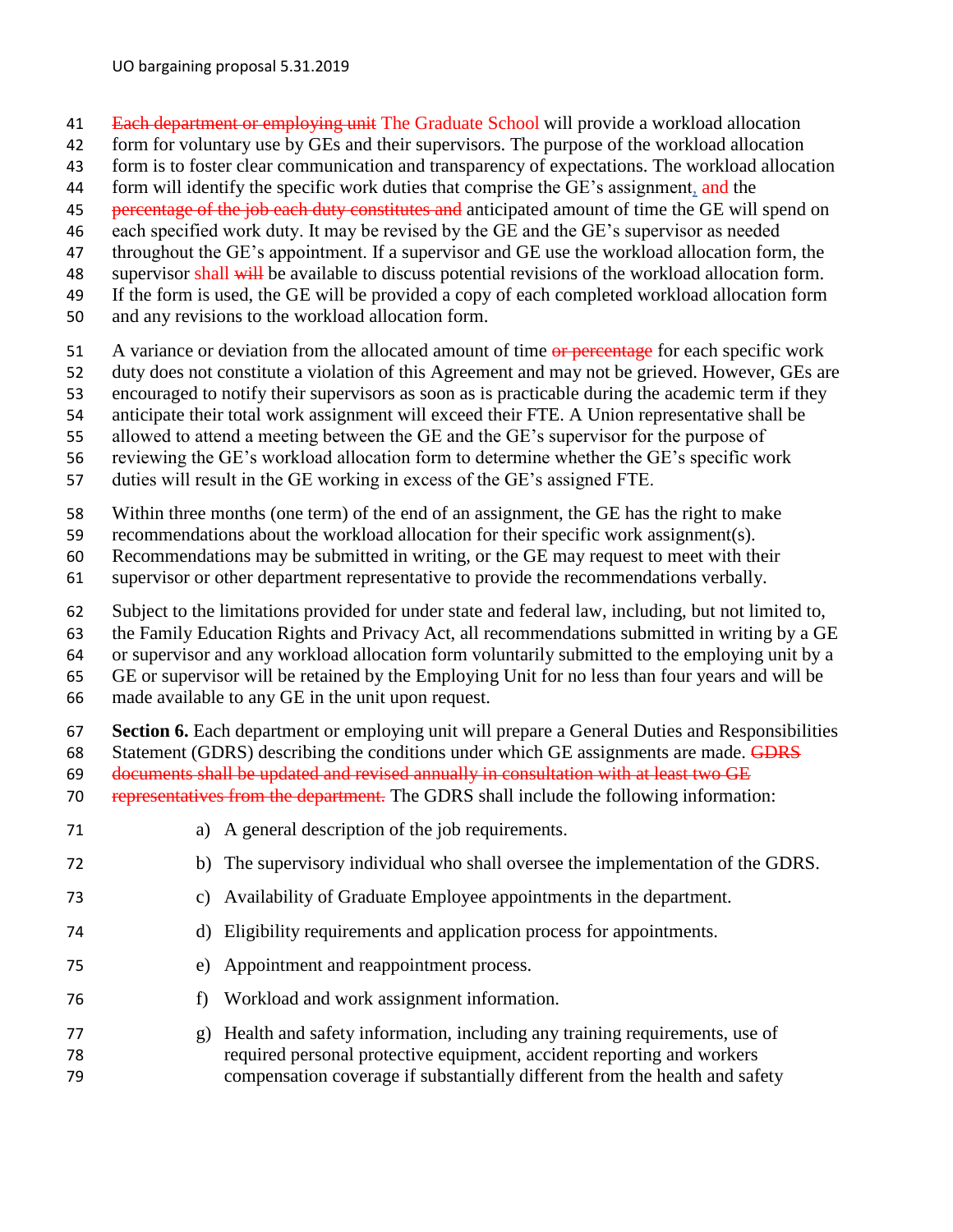| 80<br>81                                                                                                                   |                                                                                                                                                                                                                                                                                                                                                                                                                                                                                                                                                                                                                                                                                                                                                                                                                                                                                                                                                                                                                                                                                                                                                                                                                                                                                                                                                                                                                                                                                                                                                                                                                                                                                                                    | information provided in Article 10, Section 2 and if not covered in more depth in<br>a safety manual.                                                                                                                                                                                                                                                                                                                                                                                                                                         |
|----------------------------------------------------------------------------------------------------------------------------|--------------------------------------------------------------------------------------------------------------------------------------------------------------------------------------------------------------------------------------------------------------------------------------------------------------------------------------------------------------------------------------------------------------------------------------------------------------------------------------------------------------------------------------------------------------------------------------------------------------------------------------------------------------------------------------------------------------------------------------------------------------------------------------------------------------------------------------------------------------------------------------------------------------------------------------------------------------------------------------------------------------------------------------------------------------------------------------------------------------------------------------------------------------------------------------------------------------------------------------------------------------------------------------------------------------------------------------------------------------------------------------------------------------------------------------------------------------------------------------------------------------------------------------------------------------------------------------------------------------------------------------------------------------------------------------------------------------------|-----------------------------------------------------------------------------------------------------------------------------------------------------------------------------------------------------------------------------------------------------------------------------------------------------------------------------------------------------------------------------------------------------------------------------------------------------------------------------------------------------------------------------------------------|
| 82<br>83<br>84<br>85                                                                                                       |                                                                                                                                                                                                                                                                                                                                                                                                                                                                                                                                                                                                                                                                                                                                                                                                                                                                                                                                                                                                                                                                                                                                                                                                                                                                                                                                                                                                                                                                                                                                                                                                                                                                                                                    | h) Requirements for satisfactory progress towards graduate degree. These criteria<br>must be as specific as reasonably possible and must include objective measures<br>(e.g., GPA, limits on the number of incompletes, and deadlines and/or timelines<br>for passing qualifying exams or proposing one's thesis).                                                                                                                                                                                                                            |
| 86<br>87<br>88<br>89<br>90<br>91<br>92<br>93                                                                               | i)                                                                                                                                                                                                                                                                                                                                                                                                                                                                                                                                                                                                                                                                                                                                                                                                                                                                                                                                                                                                                                                                                                                                                                                                                                                                                                                                                                                                                                                                                                                                                                                                                                                                                                                 | Discrimination Grievance Procedures: To file an employment-related<br>discrimination grievance, GEs are encouraged to contact the Graduate Teaching<br>Fellows Federation. For discrimination grievances that pertain to a GE's role as a<br>student, graduate students should refer to the student section of the AAEO<br>Discrimination Grievance Procedures online<br>(http://aaeo.uoregon.edu/booklet.html). The AAEO will encourage all GEs<br>attempting to file an employment-related discrimination complaint to contact the<br>GTFF. |
| 94                                                                                                                         | $\mathbf{i}$                                                                                                                                                                                                                                                                                                                                                                                                                                                                                                                                                                                                                                                                                                                                                                                                                                                                                                                                                                                                                                                                                                                                                                                                                                                                                                                                                                                                                                                                                                                                                                                                                                                                                                       | GE absence procedure or reference to where this procedure is documented.                                                                                                                                                                                                                                                                                                                                                                                                                                                                      |
| 95<br>96<br>97                                                                                                             | The GDRS of each department or employing unit shall include health and safety information or<br>the department shall properly train GEs on health and safety duties and responsibilities and<br>provide up-to-date safety information in a written document available to GEs.                                                                                                                                                                                                                                                                                                                                                                                                                                                                                                                                                                                                                                                                                                                                                                                                                                                                                                                                                                                                                                                                                                                                                                                                                                                                                                                                                                                                                                      |                                                                                                                                                                                                                                                                                                                                                                                                                                                                                                                                               |
| 98<br>99<br>100<br>101                                                                                                     | Work load and/or work assignment information shall include course attendance requirements,<br>office hour expectations, registration duties, grading, preparation, meeting with supervisors<br>and/or co-workers, safety training, and any other duties included in the GE work assignment for<br>both academic year and summer term appointments.                                                                                                                                                                                                                                                                                                                                                                                                                                                                                                                                                                                                                                                                                                                                                                                                                                                                                                                                                                                                                                                                                                                                                                                                                                                                                                                                                                 |                                                                                                                                                                                                                                                                                                                                                                                                                                                                                                                                               |
| 102<br>103<br>104<br>105<br>106<br>107<br>108<br>109<br>110<br>111<br>112<br>113<br>114<br>115<br>116<br>117<br>118<br>119 | Except by mutual agreement of UO and the GTFF, GDRS revisions shall be submitted to the<br>Graduate School by May 15 of each year. By April 1 of each year, the University shall notify<br>GEs 1) how to access the GDRS documents and 2) that GEs may submit proposed revisions or<br>feedback to the department by April 15. <i>In addition</i> , by April 1 of each year, departments shall<br>notify GEs of proposed GDRS revisions and inform GEs that they may submit feedback and<br>comments on these proposed revisions prior to their submission to the Graduate School.<br>Departments shall inform GEs of GDRS revisions submitted to the Graduate School and the<br>reasons for the revisions in writing no more than twenty (20) days after submission. The<br>University will notify the GTFF of University-wide required changes to GDRS documents. By<br>April 1 of each year, GEs employed in a department may submit proposed revisions or feedback<br>to the department employee tasked with the GDRS. At least ten twenty (20) days prior to<br>submission of revisions, departments shall request feedback from all GEs employed in the<br>department on the proposed planned revisions. Such feedback may be submitted anonymously.<br>GEs may submit feedback on the revisions. Departments shall respond to this feedback via a<br>letter to all GEs employed in the department within ten twenty days of submission of GDRS<br>revisions to the Graduate School. Within twenty (20) days after submission of GDRS revisions,<br>departments shall inform GEs of the revisions and the reasons for the revisions in writing. A<br>copy of the revised GDRS will be forwarded to the GTFF. |                                                                                                                                                                                                                                                                                                                                                                                                                                                                                                                                               |
| 120<br>121                                                                                                                 | Section 7. The Graduate School will make the GDRS available on its website in an easily<br>accessible, electronic format by August 15 of each year. The copy of the GDRS contained on the                                                                                                                                                                                                                                                                                                                                                                                                                                                                                                                                                                                                                                                                                                                                                                                                                                                                                                                                                                                                                                                                                                                                                                                                                                                                                                                                                                                                                                                                                                                          |                                                                                                                                                                                                                                                                                                                                                                                                                                                                                                                                               |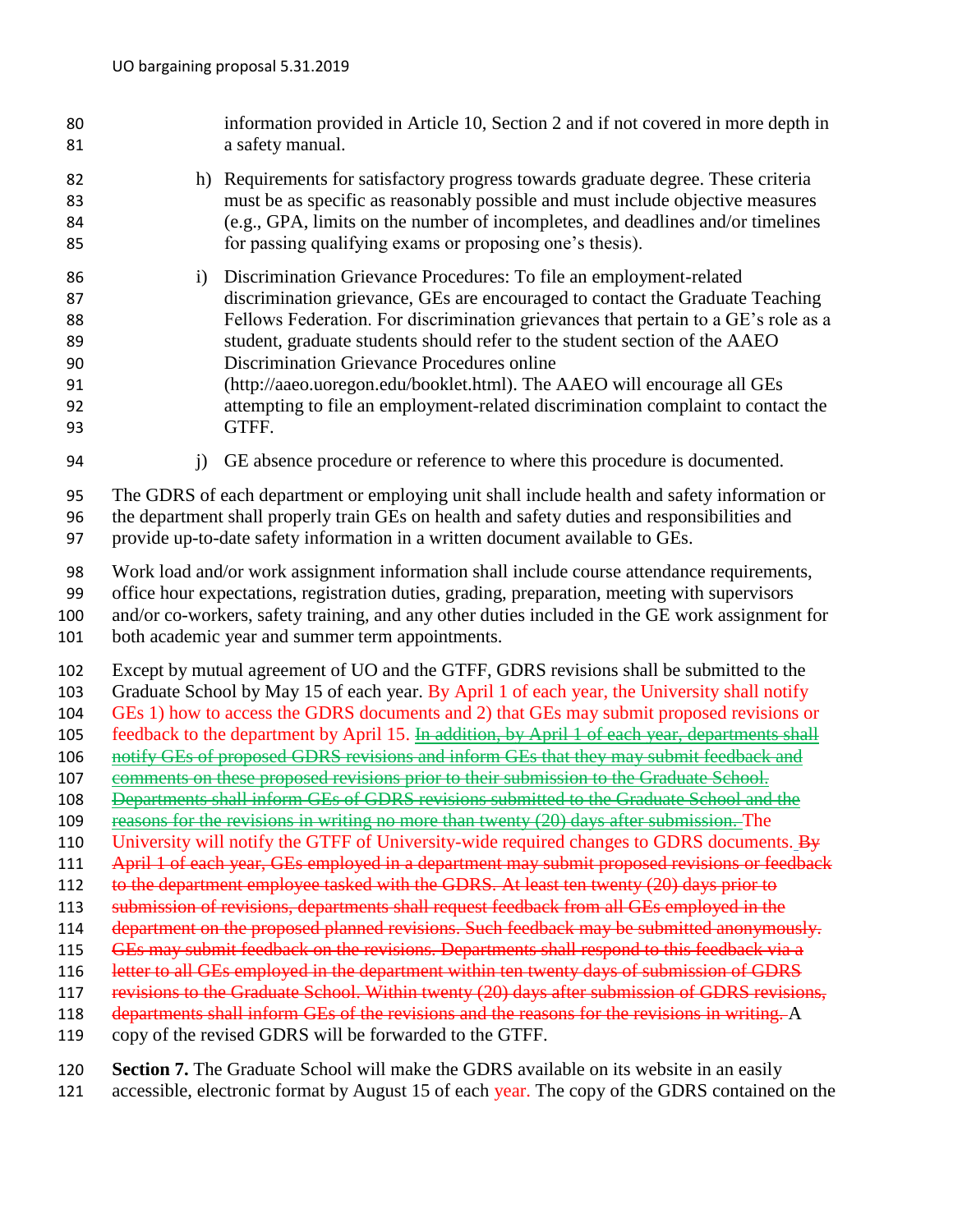- 122 Graduate School website shall be considered the eurrent-master copy, and any electronic or non-
- electronic distribution of the GDRS must be made from this copy. The Graduate School should
- maintain and allow access to copies of out-of-date GDRSs for the prior eight (8) years. At the
- time of hire, GEs shall be provided with instructions on how to access the department's GDRS.
- 126 In addition, hiring departments shall educate GEs of the existence and content of the department
- 127 GDRS, and how to access it at the start of each GE appointment. A physical copy of the GDRS
- shall be posted prominently in the department office or another conspicuous location.
- 129 Department websites should provide a link to their GDRS, hosted by the Graduate School. A GE
- may request a meeting with their supervisor or department head to obtain clarification of their
- duties and responsibilities. The department or employing unit will orient the new GEs to
- resources utilized to fulfill the appointment at the beginning of each quarter.
- **Section 8.** In accordance with Article 34, the GTFF will be responsible for distribution of the current collective bargaining agreement to GEs.
- **Section 9.** GEs who will be required to be at work during periods of academic recess, except
- during registration period, shall be given no less than thirty-five (35) calendar days' written
- notice. GEs required to work at special events, conferences, attend retreats, assist in language
- fairs or perform other similar non-routine activities shall be given fifteen (15) calendar days
- written notice. When such activities require travel, GEs are eligible for reimbursement and per
- diem in accordance with prevailing rates. In the event of an emergency, and with the mutual
- agreement of the GE and the unit head, a lesser notice period can be arranged. If timely notice is not given and the GE refuses to work during these activities, disciplinary sanctions will not be
- imposed. When possible, departments and programs will hold meetings at which GE attendance
- is required during regular workday hours rather than at night or on weekends.
- **Section 10.** In recognition of the variable or flexible schedules associated with many research projects, GEs with 12-month or 9-month research appointments shall have the right to take up to ten (10) days of leave of leave which may be contiguous during their appointment year, provided the procedures outlined in this section are followed. Such leave shall not reduce or otherwise interfere with the GE's obligation to fulfill the hours required of their assigned FTE. This provision does not apply to time off for academic employee holidays, research schedule permitting, unless these holidays fall within the period of ten (10) contiguous days for which
- leave is being requested.
- Leave dates and duration will be decided by mutual agreement between the GE and the
- supervisor as the research schedule permits. To assure adequate consideration, a request for such
- a leave must be made in writing, either electronically or in hard copy, to the supervisor at least
- two (2) weeks in advance of the beginning of the leave. If mutual agreement cannot be reached,
- the GE shall have the right to time off during the last ten (10) days of their appointment contract,
- provided the GE submits a signed document to the employing unit attesting that all FTE
- requirements have been fulfilled.
- This document must be submitted two (2) weeks prior to the expiration of the appointment. This
- section does not preclude the customary informal arrangements between the research GE and
- supervisor to accommodate other absences, as long as the GE fully meets the duties and
- responsibilities associated with the assigned FTE for the position.